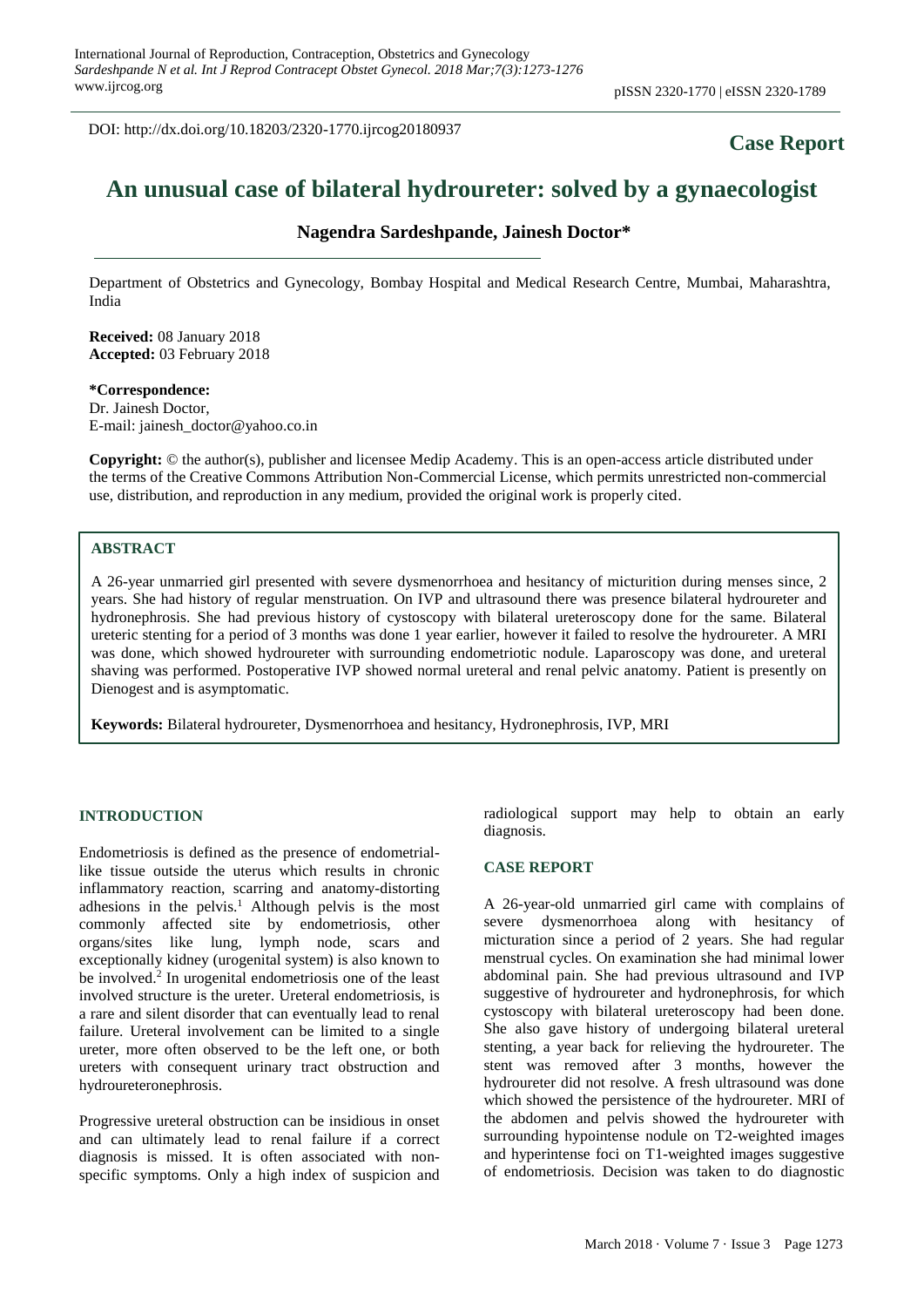SOS operative laparoscopy for the same. Cystoscopy with bilateral ureteric stenting was done before starting with Laparoscopy. Intraoperative findings were suggestive of severe endometriosis with dense adhesions between bilateral adnexae and respective ovarian fossae and between rectum and lower uterine body. The ureters could not be localised.



**Figure 1: Preoperative USG-showing hydroureter and hydronephrosis.**

The endometriotic nodules were excised and dissection was performed methodically in the posterior to anterior direction along the course of the ureter. The rectal adhesions to the uterine body were released and it was pushed down. Endometriotic nodule at the base of the uterosacral ligament was excised. The uterovesicle fold was cut anteriorly and the pubo-cervico-vesicle fascia was dissected down to expose the entry point of the right ureter into the bladder. By this process of ureteric shaving, the ureter along its entire pelvic course was made free of the endometriotic tissue. Similarly, adhesiolysis was performed between the left adnexa and the left ovarian fossa to reveal a normal left ovary and fallopian tube.



**Figure 2: MRI (T1 weighted) images-showing bilateral ureteric dilatation with endometriotic nodule.**

The left ureter was dilated and completely covered by endometriotic tissue, in a similar way as the right side. Ureteric shaving was performed in a similar fashion to

the right side. The completeness of the procedure was checked and the entire pelvis was made completely free of the endometriotic tissue. Activated collagen was used as an adhesion barrier.



**Figure 3:** *In-situ* **operative findings.**

The patient had uneventful post operative period and was started on tablet Dienogest as a medical hormonal supression therapy for endometrisos, as the patient was not planning marriage and conception in near future. The ureteric stents were removed 3 months later. An Intravenous pyelogram was repeated 2 weeks after stent removal which showed normal ureteric and renal pelvic anatomy i.e. resolved hydroureter and hydronephrosis.



**Figure 4: Post ureteric shaving (a) right ureter (b) left ureter.**



**Figure 5: Postoperative IVP.**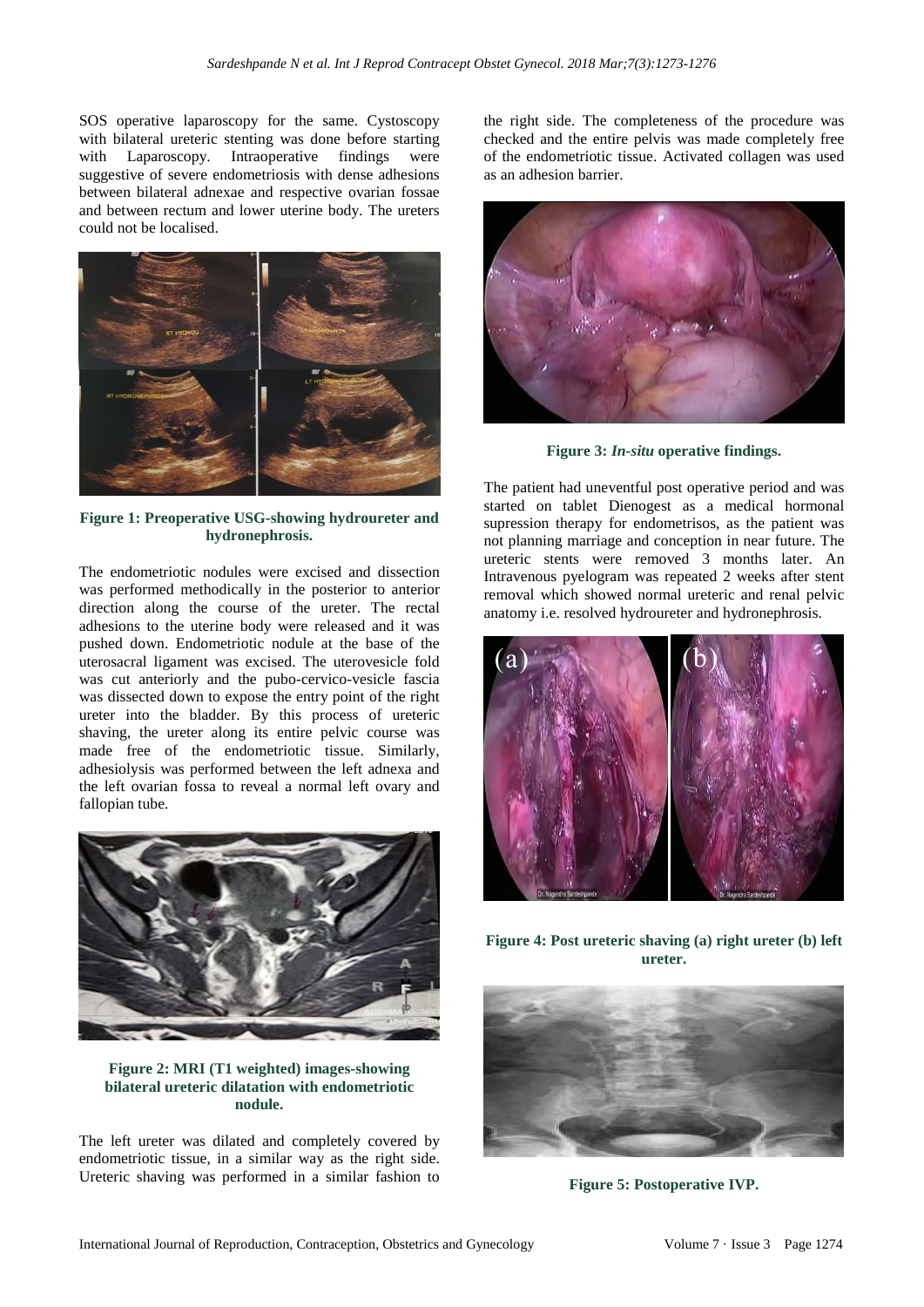#### **DISCUSSION**

Endometriosis is a clinical disorder characterized by ectopic functional endometrial tissue. It affects women in reproductive age group with increased prevalence in nulliparous and infertile women. Renal system involvement of endometriosis is very unusual i.e. of the entire menstruating women population, 15% are affected by endometriosis, of which 1.2% affect the urinary system with 40:5:1 affection of the bladder, ureter and kidney respectively.<sup>3</sup> The ureter is usually involved below the level of pelvic brim.<sup>4</sup> Its affliction is classified into intrinsic and extrinsic ureteral endometriosis (with a frequency ratio of  $1:4$ .<sup>5</sup> In most cases, the ureteral obstruction is due to the endometrial tissue surrounding the ureter (extrinsic ureteral endometriosis). The remaining cases have endometrial cells located within the ureter (intrinsic ureteral endometriosis). It is hypothesized as direct extension of endometrial cells outside the uterine wall favored by previous pelvic surgery. Supporting evidence to this fact is that it is preceded in most cases by hysterectomy with bilateral salpingo-oophorectomy (done for adenomyosis or pelvic endometriosis) done in women with complaints of pelvic pain. Lower third of the ureter has a strong predilection for involvement in extragenital endometriosis, as that part is most closely related to the uterus and cervix. Rectocervical and rectosigmoid junction lesions are noted with ureteral endometriosis, however coexisting bladder endometriosis is not known.<sup>6</sup> In most of the cases the disease is clinically silent.<sup>7</sup> In one third of the patients, it may be associated with non-specific symptoms such as dysmenorrhea, dyspareunia, dysuria, frequency, recurrent urinary tract infections, or lumbar pain. Chronic pelvic non-cyclic pain might also be a presenting symptom. Differential diagnosis include postoperative adhesions, acute appendicitis, pelvic varices, interstitial cystitis and irritable bowel syndrome. $8,9$  It is usually not associated with bladder disease. Diagnosis should be considered in women with renal symptoms of non-calculous obstruction, particularly in premenopausal women with history of polycystic ovary disease or severe menstrual related symptoms, although most commonly associated with silent renal obstruction. Imaging techniques play a limited role in diagnosis. The most commonly performed trans-abdominal ultrasonography may raise suspicion that could be confirmed by further investigations. Intravenous urography and spiral computed tomography localize the level, degree and laterality of ureteral involvement. However, urography is unable to identify the cause of an extrinsic obstruction. In the case of intrinsic endometriosis, urography may show a filling defect within the lumen of the ureter, but again this finding is not specific as it can be caused by stones or transitional cell cancer Magnetic resonance imaging (MRI) is sensitive and specific.<sup>10</sup> It is accurate in differentiating between intrinsic and extrinsic forms. Lesions appear as hypointense nodule on T2-weighted images and hyperintense foci on T1-weighted images. It forms a useful preoperative tool. Ureteroscopy is very useful to diagnose intrinsic endometriosis. It gives a twodimensional endoluminal sonographic imaging of the ureter and can also demonstrate the periureteral anatomy. Laparoscopy allows direct localization of endometrial tissue around the ureter in cases of extrinsic endometriosis, while its role in patients with intrinsic endometriosis is limited. The main advantage is it identifies other foci of endoperitoneal endometriosis, especially in the region of the cul-de-sac. Laparoscopic adhesiolysis, ureteroureterostomy or ureteral reimplantation, although technically challenging, can be performed in the same sitting.<sup>11</sup> Prognosis depends on the time of diagnosis. In case of an early diagnosis, an appropriate medical or surgical treatment may prevent renal function deterioration. Significant recurrence rate has been reported. Intrinsic ureteral endometriosis has been associated with upto 60% recurrence rate, however extrinsic endometriosis is successfully treated in 84% of the cases. Drugs induce temporary quiescence of active endometrial deep lesions and may be useful in selected circumstances. Progestins are the first-line medical treatment for temporary pain relief. Hormone therapy should be offered to patients of childbearing age who have the disease at an early stage and wish to have children. Ureteral lesions secondary to endometriosis can be treated by cystoscopy and JJ stent. However, in most cases of severely infiltrating disease, surgery is the final solution, particularly in case of intrinsic ureteral obstruction.<sup>12</sup> Surgical treatment may consist of ureteroneocystostomy, laparoscopic ureterolysis, with later ureteral resection and end-to-end anastomosis. Systematic ureteric stenting prior to surgical dissection of the pelvic wall is recommended. Ureteric reimplantation onto a psoas hitch bladder must be performed when the endometrial lesions are extensive and partly resected or invade the ureteric wall. The frequency of associated lesions (urinary, gynecological and gastrointestinal) justifies a multidisciplinary surgical approach.<sup>13</sup>

*Funding: No funding sources Conflict of interest: None declared Ethical approval: Not required*

#### **REFERENCES**

- 1. Bulletti C, Coccia M, Battistoni S, Borini A. Endometriosis and infertility. J Assisted Reproduct Genetic. 2010;27(8):441-7.
- 2. Rousselot F, Liard-Meillon ME. Renal endometriosis. Report of one case. Prog Urol 1996;6:936-9.
- 3. Stillwell T, Kramer S, Lee R. Endometriosis of ureter. Urol. 1986;28(2):81-5.
- 4. Yohannes P. Ureteral endometriosis. J Urol. 2003;170:20-5.
- 5. Pérez M, Aguilera Bazán A, Alonso Dorrego JM, Hernández A, de Francisco MG, Martín Hernández M, et al. Urinary tract endometriosis: clinical, diagnostic, and therapeutic aspects. Urol. 2009;73:47-51.